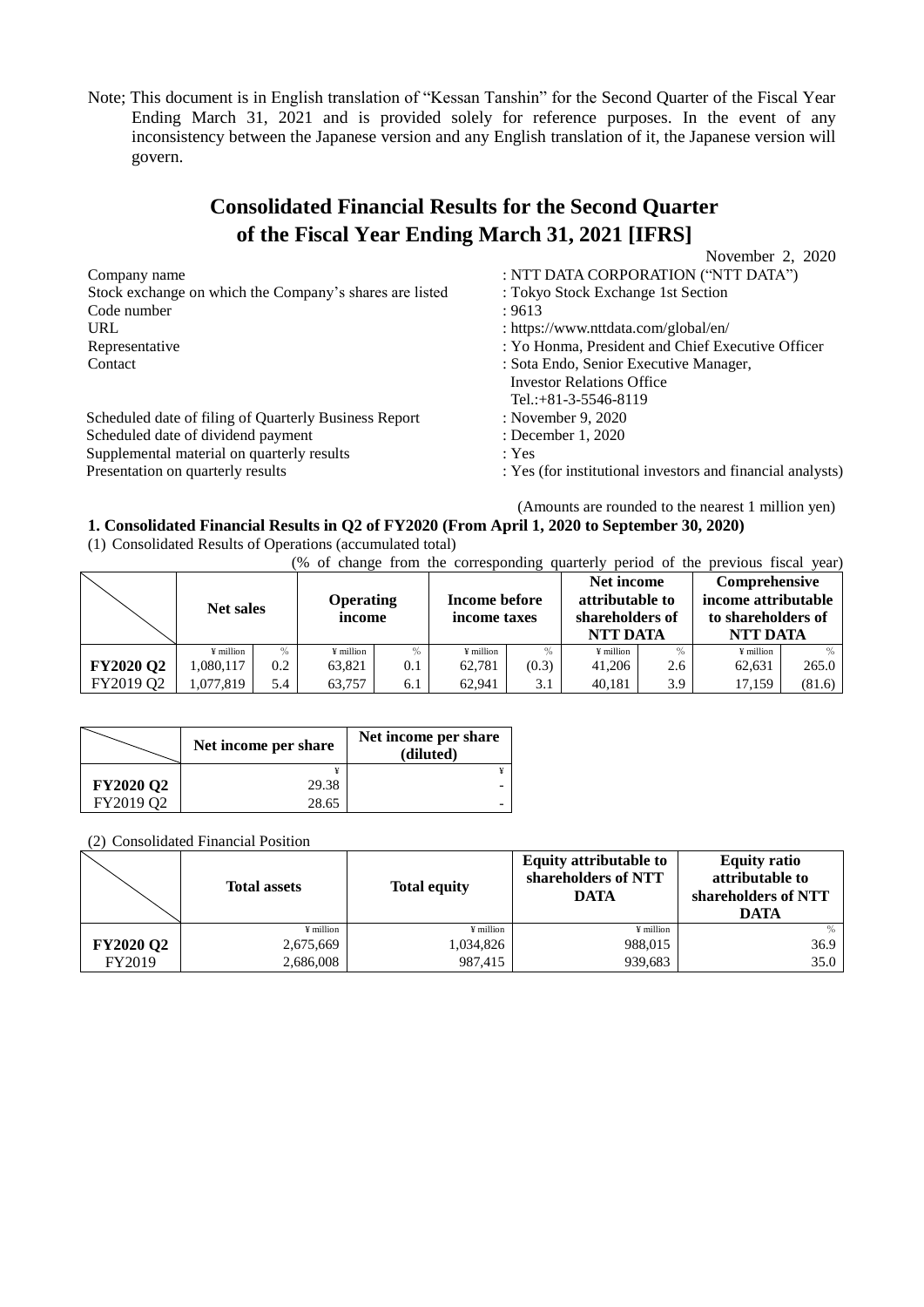### **2. Dividends**

|                             | Cash dividends per share    |                              |                             |          |              |  |  |  |
|-----------------------------|-----------------------------|------------------------------|-----------------------------|----------|--------------|--|--|--|
|                             | End of the<br>first quarter | End of the<br>second quarter | End of the<br>third quarter | Year-end | <b>Total</b> |  |  |  |
|                             |                             |                              |                             |          | ¥            |  |  |  |
| FY2019                      |                             | 9.00                         |                             | 9.00     | 18.00        |  |  |  |
| <b>FY2020</b>               | —                           | 9.00                         |                             |          |              |  |  |  |
| <b>FY2020</b><br>(Forecast) |                             |                              |                             | 9.00     | 18.00        |  |  |  |

Notes: Revisions to the forecasts of dividends announced most recently: No

## **3. Forecasts of Consolidated Results for FY2020 (From April 1, 2020 to March 31, 2021)**

| (% of change from the previous fiscal year) |           |       |                       |       |                               |       |                                                                     |               |                         |
|---------------------------------------------|-----------|-------|-----------------------|-------|-------------------------------|-------|---------------------------------------------------------------------|---------------|-------------------------|
|                                             | Net sales |       | Operating<br>income   |       | Income before<br>income taxes |       | Net income<br>attributable to<br>shareholders of NTT<br><b>DATA</b> |               | Net income per<br>share |
|                                             | ¥ million | $\%$  | $\frac{1}{2}$ million | $\%$  | ¥ million                     | $\%$  | $\frac{1}{2}$ million                                               | $\frac{0}{0}$ | ¥                       |
| <b>Full year</b>                            | 2,170,000 | (4.3) | 120,000               | (8.4) | 114,000                       | (5.1) | 71,000                                                              | (5.5)         | 50.62                   |

Notes: Revisions to the forecasts of consolidated results announced most recently: No

#### **\* Notes:**

- (1) Changes in significant subsidiaries in Q2 of FY2020 (From April 1, 2020 to September 30, 2020) : No (Changes in specified subsidiaries resulting in the change in consolidation scope)
	-

- (2) Changes in accounting policies, changes in accounting estimates
	- 1) Changes in accounting policies required by IFRS : No
	- 2) Changes in accounting policies other than 1) : No
	- 3) Changes in accounting estimates : No
- (3) Number of shares outstanding (common stock)

|                                                                          | 1) Number of shares outstanding (inclusive of treasury stock) |                      |  |  |  |
|--------------------------------------------------------------------------|---------------------------------------------------------------|----------------------|--|--|--|
|                                                                          | FY2020 Q2 (September 30, 2020)                                | 1,402,500,000 shares |  |  |  |
|                                                                          | FY2019 (March 31, 2020)                                       | 1,402,500,000 shares |  |  |  |
| 2) Number of treasury stock                                              |                                                               |                      |  |  |  |
|                                                                          | FY2020 Q2 (September 30,2020)                                 | $1,007$ shares       |  |  |  |
| FY2019                                                                   | (March 31, 2020)                                              | 953 shares           |  |  |  |
| 3) Average number of shares over period (consolidated total for quarter) |                                                               |                      |  |  |  |
|                                                                          | FY2020 Q2 (From April 1, 2020 to September 30, 2020)          | 1,402,499,031 shares |  |  |  |
|                                                                          | FY2019 Q2 (From April 1, 2019 to September 30, 2019)          | 1,402,499,047 shares |  |  |  |
|                                                                          |                                                               |                      |  |  |  |

\* "Kessan Tanshin" is an unaudited financial report.

\* Explanations relating to the appropriate use of results forecasts, and other noteworthy items

- 1. The results forecasts contained in this document are based on certain premises derived from information available to the NTT DATA Group at this time. As a result of various factors that may arise in the future, actual results may differ from the Group's forecasts.
- 2. Supplemental material on quarterly results will be uploaded on TDnet today, and will also be uploaded on our homepage. Presentation on quarterly results will be held today. This report will be uploaded on our homepage soon.
- 3. Products and services referred to on this report (including the attachment) are trademarks or registered trademarks of NTT DATA or other companies.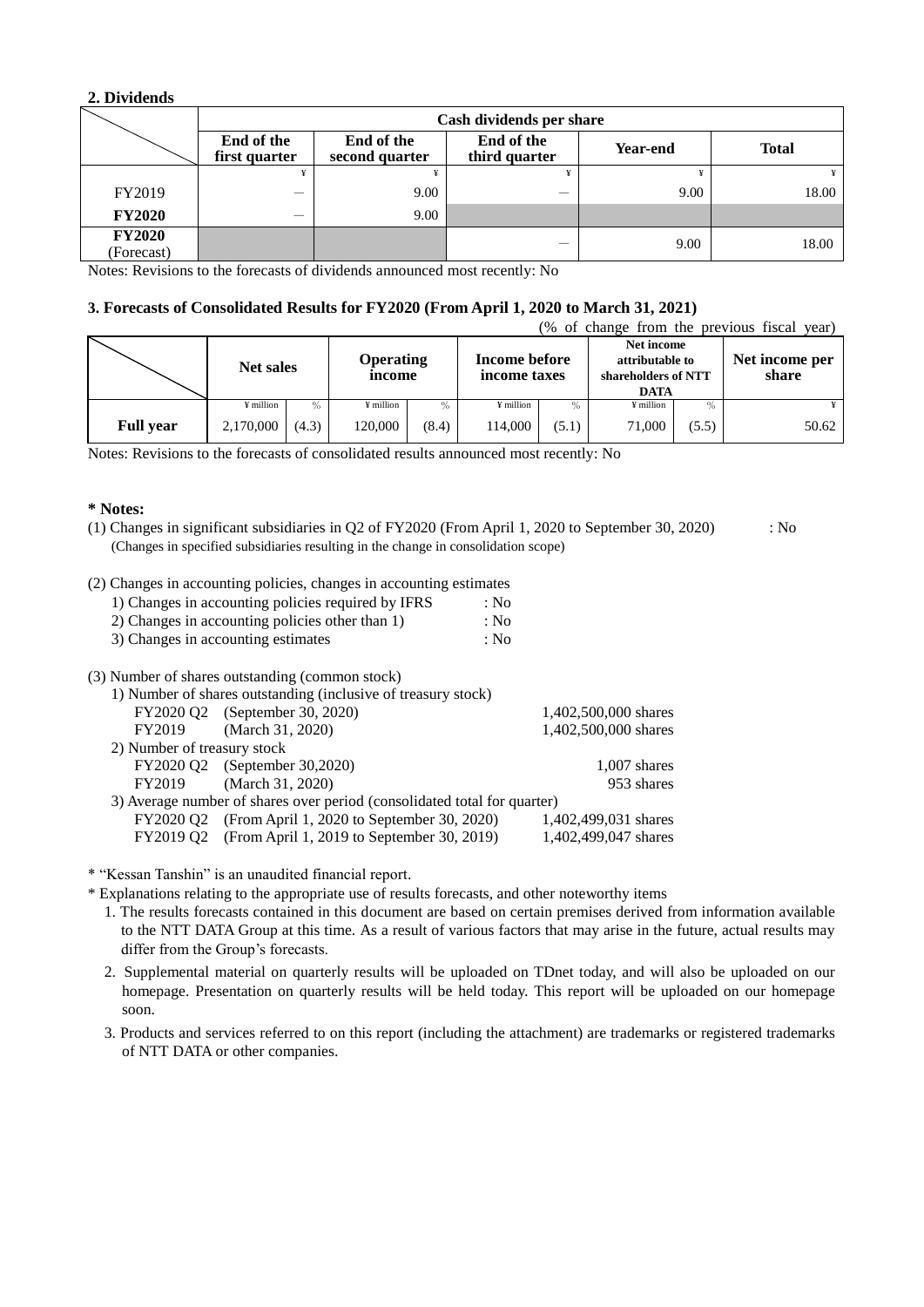## Contents of Attachment

| (1) Condensed Quarterly Consolidated Statement of Financial Position ( <i>n</i> ) Condensed Quarterly Consolidated Statement of Financial Position ( <i>n</i> ) ( <i>n</i> ) and ( <i>n</i> ) and ( <i>n</i> ) and ( <i>n</i> ) and ( <i>n</i> ) and ( <i>n</i> ) and ( <i>n</i> ) and ( <i>n</i> ) |  |
|-----------------------------------------------------------------------------------------------------------------------------------------------------------------------------------------------------------------------------------------------------------------------------------------------------|--|
| (2) Condensed Quarterly Consolidated Statement of Income and                                                                                                                                                                                                                                        |  |
|                                                                                                                                                                                                                                                                                                     |  |
|                                                                                                                                                                                                                                                                                                     |  |
|                                                                                                                                                                                                                                                                                                     |  |
|                                                                                                                                                                                                                                                                                                     |  |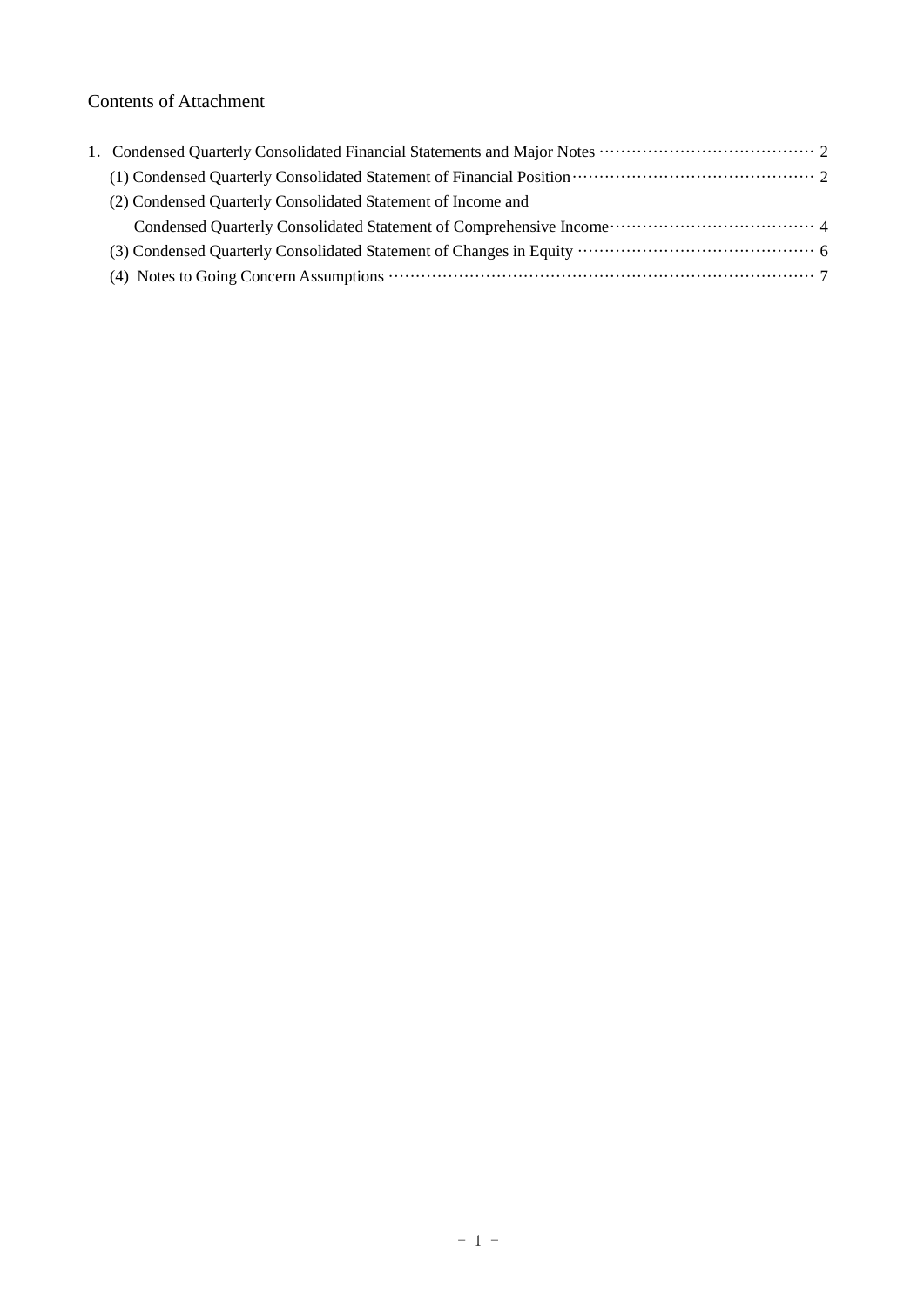## **1. Condensed Quarterly Consolidated Financial Statements and Major Notes**

(1) Condensed Quarterly Consolidated Statement of Financial Position

|                                                      |                      | (Unit: ¥ million)        |
|------------------------------------------------------|----------------------|--------------------------|
|                                                      | As of March 31, 2020 | As of September 30, 2020 |
| Assets                                               |                      |                          |
| Current assets                                       |                      |                          |
| Cash and cash equivalents                            | 205,356              | 256,070                  |
| Trade and other receivables                          | 572,175              | 454,100                  |
| Contract asset                                       | 74,828               | 105,650                  |
| Inventories                                          | 13,727               | 19,067                   |
| Other financial assets                               | 13,296               | 14,993                   |
| Other current assets                                 | 87,509               | 93,527                   |
| Total current assets                                 | 966,890              | 943,408                  |
| Non-current assets                                   |                      |                          |
| Property, plant and equipment                        | 344,922              | 342,383                  |
| Right-of-use assets                                  | 160,005              | 155,818                  |
| Goodwill                                             | 391,017              | 380,100                  |
| Intangible assets                                    | 477,716              | 477,427                  |
| Investment property                                  | 27,113               | 26,790                   |
| Investments accounted for using<br>the equity method | 8,366                | 8,563                    |
| Other financial assets                               | 142,211              | 181,829                  |
| Deferred tax assets                                  | 110,946              | 97,799                   |
| Other non-current assets                             | 56,823               | 61,550                   |
| Total non-current assets                             | 1,719,118            | 1,732,261                |
| <b>Total</b> assets                                  | 2,686,008            | 2,675,669                |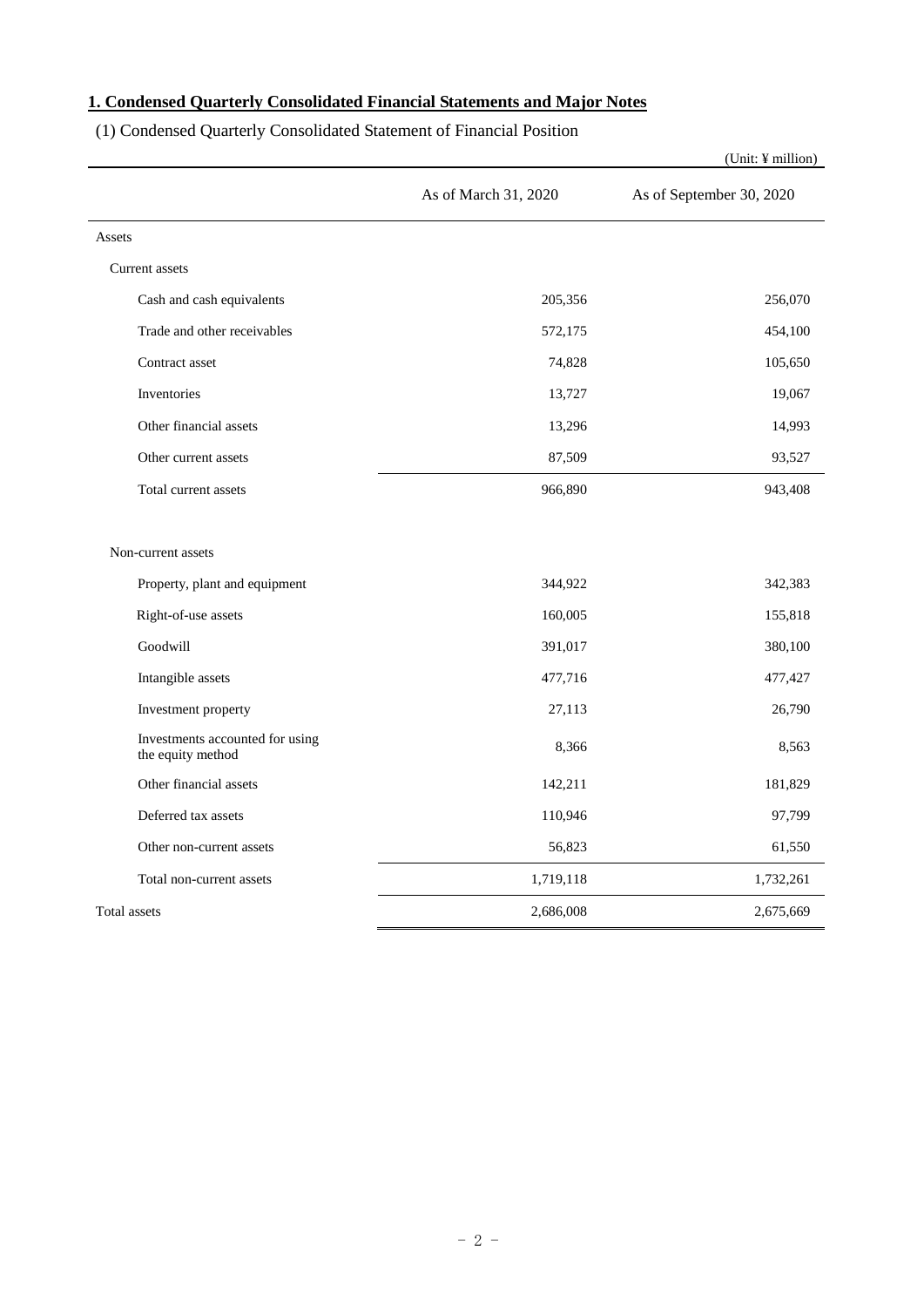|                                                          |                      | (Unit: ¥ million)        |
|----------------------------------------------------------|----------------------|--------------------------|
|                                                          | As of March 31, 2020 | As of September 30, 2020 |
| Liabilities                                              |                      |                          |
| Current liabilities                                      |                      |                          |
| Trade and other payables                                 | 359,508              | 333,130                  |
| Contract liabilities                                     | 256,740              | 272,527                  |
| Bonds and borrowings                                     | 157,094              | 148,370                  |
| Lease liabilities                                        | 39,143               | 40,836                   |
| Other financial liabilities                              | 4,604                | 6,173                    |
| Income taxes payable                                     | 32,002               | 24,766                   |
| Provisions                                               | 4,273                | 1,982                    |
| Other current liabilities                                | 29,674               | 22,338                   |
| Total current liabilities                                | 883,038              | 850,121                  |
| Non-current liabilities                                  |                      |                          |
| Bonds and borrowings                                     | 440,861              | 409,492                  |
| Lease liabilities                                        | 122,219              | 117,394                  |
| Other financial liabilities                              | 12,155               | 13,717                   |
| Retirement benefit liability                             | 207,854              | 213,501                  |
| Provisions                                               | 4,131                | 4,340                    |
| Deferred tax liabilities                                 | 18,868               | 18,164                   |
| Other non-current liabilities                            | 9,466                | 14,114                   |
| Total non-current liabilities                            | 815,555              | 790,722                  |
| <b>Total liabilities</b>                                 | 1,698,593            | 1,640,843                |
| Equity                                                   |                      |                          |
| Equity attributable to shareholders<br>of NTT DATA       |                      |                          |
| Capital stock                                            | 142,520              | 142,520                  |
| Capital surplus                                          | 111,596              | 110,966                  |
| Retained earnings                                        | 659,563              | 689,295                  |
| Treasury shares                                          | (1)                  | (1)                      |
| Other components of equity                               | 26,005               | 45,235                   |
| Total equity attributable to<br>shareholders of NTT DATA | 939,683              | 988,015                  |
| Non-controlling interests                                | 47,732               | 46,811                   |
| Total equity                                             | 987,415              | 1,034,826                |
| Total liabilities and equity                             | 2,686,008            | 2,675,669                |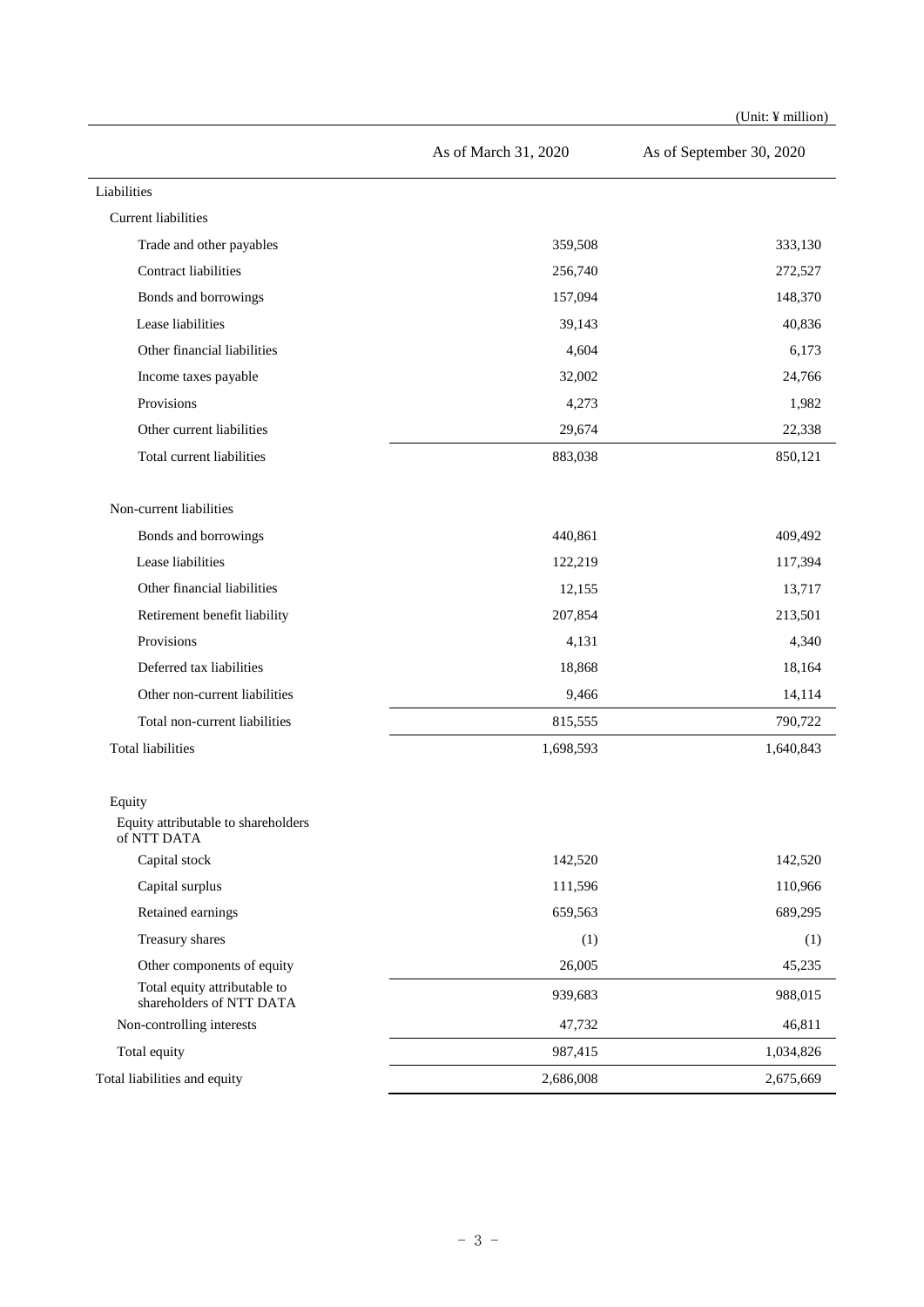## (2) Condensed Quarterly Consolidated Statement of Income and Condensed Quarterly Consolidated Statement of Comprehensive Income

| Condensed Quarterly Consolidated Statement of Income               |                                        | (Unit: ¥ million)                      |
|--------------------------------------------------------------------|----------------------------------------|----------------------------------------|
|                                                                    | Six months ended<br>September 30, 2019 | Six months ended<br>September 30, 2020 |
| Net sales                                                          | 1,077,819                              | 1,080,117                              |
| Cost of sales                                                      | 809,574                                | 809,163                                |
| Gross profit                                                       | 268,245                                | 270,954                                |
| Selling, general and administrative expenses                       | 204,488                                | 207,133                                |
| Operating income                                                   | 63,757                                 | 63,821                                 |
| Financial income                                                   | 3,493                                  | 3,690                                  |
| Financial costs                                                    | 4,276                                  | 4,521                                  |
| Share of profit/loss of entities accounted for using equity method | (33)                                   | (209)                                  |
| Income before income taxes                                         | 62,941                                 | 62,781                                 |
| Income taxes                                                       | 20,803                                 | 20,446                                 |
| Net income                                                         | 42,137                                 | 42,335                                 |
| Net income attributable to                                         |                                        |                                        |
|                                                                    |                                        |                                        |
| Shareholders of NTT DATA                                           | 40,181                                 | 41,206                                 |
| Non-controlling interests                                          | 1,956                                  | 1,128                                  |
| Total                                                              | 42,137                                 | 42,335                                 |
| Net income per share attributable to shareholders of NTT DATA      |                                        |                                        |
| Net income per share (yen)                                         | 28.65                                  | 29.38                                  |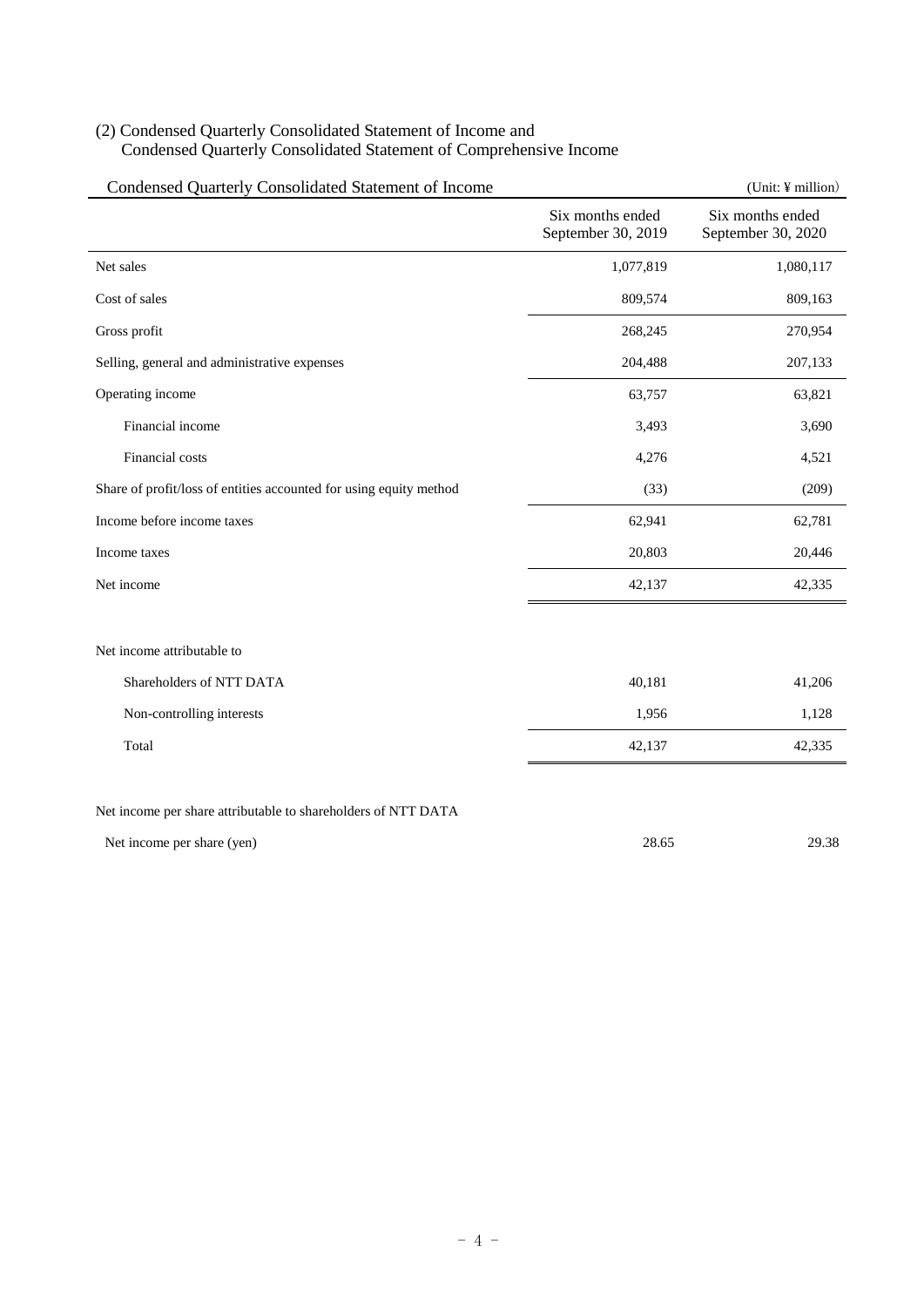| Condensed Quarterly Consolidated Statement of Comprehensive Income                                        | (Unit: ¥ million)                      |                                        |
|-----------------------------------------------------------------------------------------------------------|----------------------------------------|----------------------------------------|
|                                                                                                           | Six months ended<br>September 30, 2019 | Six months ended<br>September 30, 2020 |
| Net income                                                                                                | 42,137                                 | 42,335                                 |
| Other comprehensive income (after taxes)                                                                  |                                        |                                        |
| Items that will not be reclassified to profit/loss                                                        |                                        |                                        |
| Net change in fair value of financial assets measured<br>at fair value through other comprehensive income | 2,002                                  | 30,062                                 |
| Remeasurements of defined benefit plans                                                                   | (1,145)                                | (155)                                  |
| Share of other comprehensive income of entities<br>accounted for using equity method                      | (0)                                    | $\Omega$                               |
| Items that may be reclassified subsequently to profit/loss                                                |                                        |                                        |
| Effective portion of cash flow hedges                                                                     | (95)                                   | 462                                    |
| Hedge cost                                                                                                | (261)                                  | (28)                                   |
| Foreign currency translation adjustment                                                                   | (23, 624)                              | (9,365)                                |
| Share of other comprehensive income of entities<br>accounted for using equity method                      | (138)                                  | 32                                     |
| Total other comprehensive income (after taxes)                                                            | (23,261)                               | 21,008                                 |
| Comprehensive income                                                                                      | 18,876                                 | 63,343                                 |
|                                                                                                           |                                        |                                        |
| Comprehensive income attributable to:                                                                     |                                        |                                        |
| Shareholders of NTT DATA                                                                                  | 17,159                                 | 62,631                                 |
| Non-controlling interests                                                                                 | 1,717                                  | 712                                    |
| Total                                                                                                     | 18,876                                 | 63,343                                 |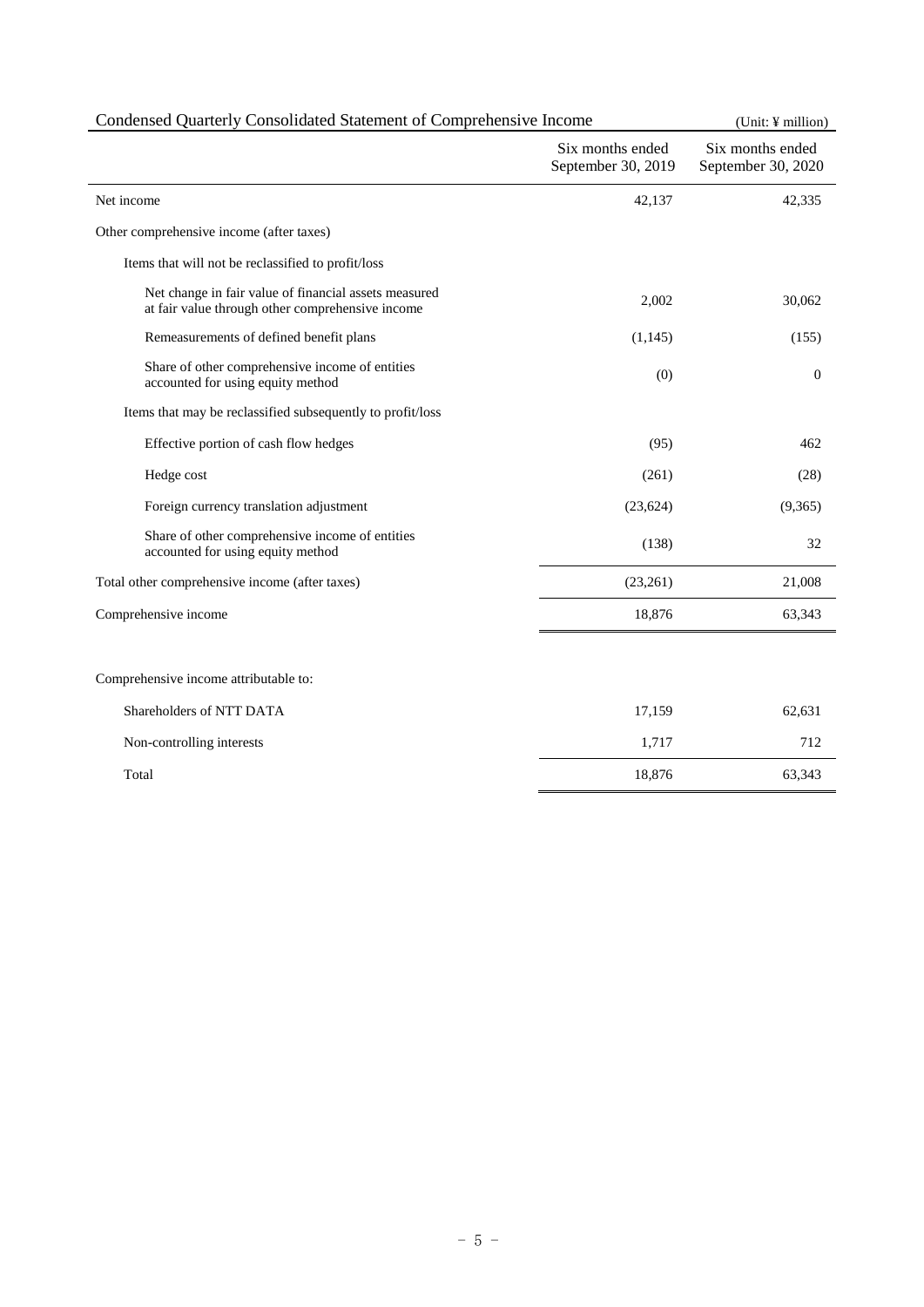## (3) Condensed Quarterly Consolidated Statement of Changes in Equity

(Six months ended September 30, 2019)

(Unit: ¥ million)

|                                                  | Capital<br>stock | Capital<br>surplus | Retained<br>earnings | Treasury<br>shares | Other<br>compo-<br>nents of<br>equity | Total     | Non-<br>controlling<br>interests | Total<br>equity |
|--------------------------------------------------|------------------|--------------------|----------------------|--------------------|---------------------------------------|-----------|----------------------------------|-----------------|
| As of April 1, 2019                              | 142,520          | 115,740            | 603.171              | (1)                | 64,236                                | 925,667   | 41,143                           | 966,809         |
| Comprehensive income                             |                  |                    |                      |                    |                                       |           |                                  |                 |
| Net income                                       |                  |                    | 40,181               |                    |                                       | 40,181    | 1,956                            | 42,137          |
| Other comprehensive income                       |                  |                    |                      |                    | (23,022)                              | (23,022)  | (239)                            | (23,261)        |
| Comprehensive income                             |                  |                    | 40,181               |                    | (23,022)                              | 17,159    | 1,717                            | 18,876          |
| Transactions with shareholders                   |                  |                    |                      |                    |                                       |           |                                  |                 |
| Dividends of surplus                             |                  | —                  | (11, 921)            |                    | —                                     | (11, 921) | (1, 114)                         | (13,036)        |
| Transfer to retained earnings                    |                  |                    | 4,838                |                    | (4,838)                               |           |                                  |                 |
| Increase/decrease by business combination        |                  |                    |                      |                    |                                       |           | 2,751                            | 2,751           |
| Net changes in controlled subsidiaries' stocks   |                  | (79)               |                      |                    |                                       | (79)      | (118)                            | (197)           |
| Put options written on non-controlling interests |                  | (280)              |                      |                    |                                       | (280)     |                                  | (280)           |
| Other                                            |                  | (0)                | (879)                |                    |                                       | (879)     | (106)                            | (985)           |
| Total transactions with shareholders             |                  | (359)              | (7,962)              |                    | (4,838)                               | (13, 159) | 1,413                            | (11,746)        |
| As of September 30, 2019                         | 142,520          | 115,382            | 635,391              | (1)                | 36,375                                | 929,666   | 44,273                           | 973,939         |

Equity attributable to shareholders of NTT DATA

(Six months ended September 30, 2020)

(Unit: ¥ million)

## Equity attributable to shareholders of NTT DATA

|                                                  | Capital<br>stock | Capital<br>surplus | Retained<br>earnings | Treasury<br>shares | Other<br>compo-<br>nents of<br>equity | Total     | Non-<br>controlling<br>interests | Total<br>equity |
|--------------------------------------------------|------------------|--------------------|----------------------|--------------------|---------------------------------------|-----------|----------------------------------|-----------------|
| As of April 1, 2020                              | 142,520          | 111,596            | 659,563              | (1)                | 26,005                                | 939,683   | 47,732                           | 987,415         |
| Comprehensive income                             |                  |                    |                      |                    |                                       |           |                                  |                 |
| Net income                                       |                  |                    | 41,206               |                    |                                       | 41,206    | 1,128                            | 42,335          |
| Other comprehensive income                       |                  |                    |                      |                    | 21,424                                | 21,424    | (417)                            | 21,008          |
| Comprehensive income                             |                  |                    | 41,206               |                    | 21,424                                | 62,631    | 712                              | 63,343          |
| Transactions with shareholders                   |                  |                    |                      |                    |                                       |           |                                  |                 |
| Dividends of surplus                             |                  |                    | (12, 622)            |                    |                                       | (12, 622) | (1,834)                          | (14, 456)       |
| Transfer to retained earnings                    |                  |                    | 2,195                |                    | (2,195)                               |           |                                  |                 |
| Purchase and disposal of treasury shares         |                  |                    |                      | (0)                |                                       | (0)       |                                  | (0)             |
| Increase/decrease by business combination        |                  |                    |                      |                    |                                       |           | 309                              | 309             |
| Net changes in controlled subsidiaries' stocks   | —                | (29)               |                      | —                  |                                       | (29)      | (99)                             | (128)           |
| Put options written on non-controlling interests |                  | (366)              |                      |                    |                                       | (366)     |                                  | (366)           |
| Other                                            |                  | (235)              | (1,047)              |                    |                                       | (1,282)   | (8)                              | (1,290)         |
| Total transactions with shareholders             |                  | (630)              | (11, 474)            | (0)                | (2,195)                               | (14,299)  | (1,632)                          | (15,931)        |
| As of September 30, 2020                         | 142,520          | 110,966            | 689,295              | (1)                | 45,235                                | 988,015   | 46,811                           | 1,034,826       |